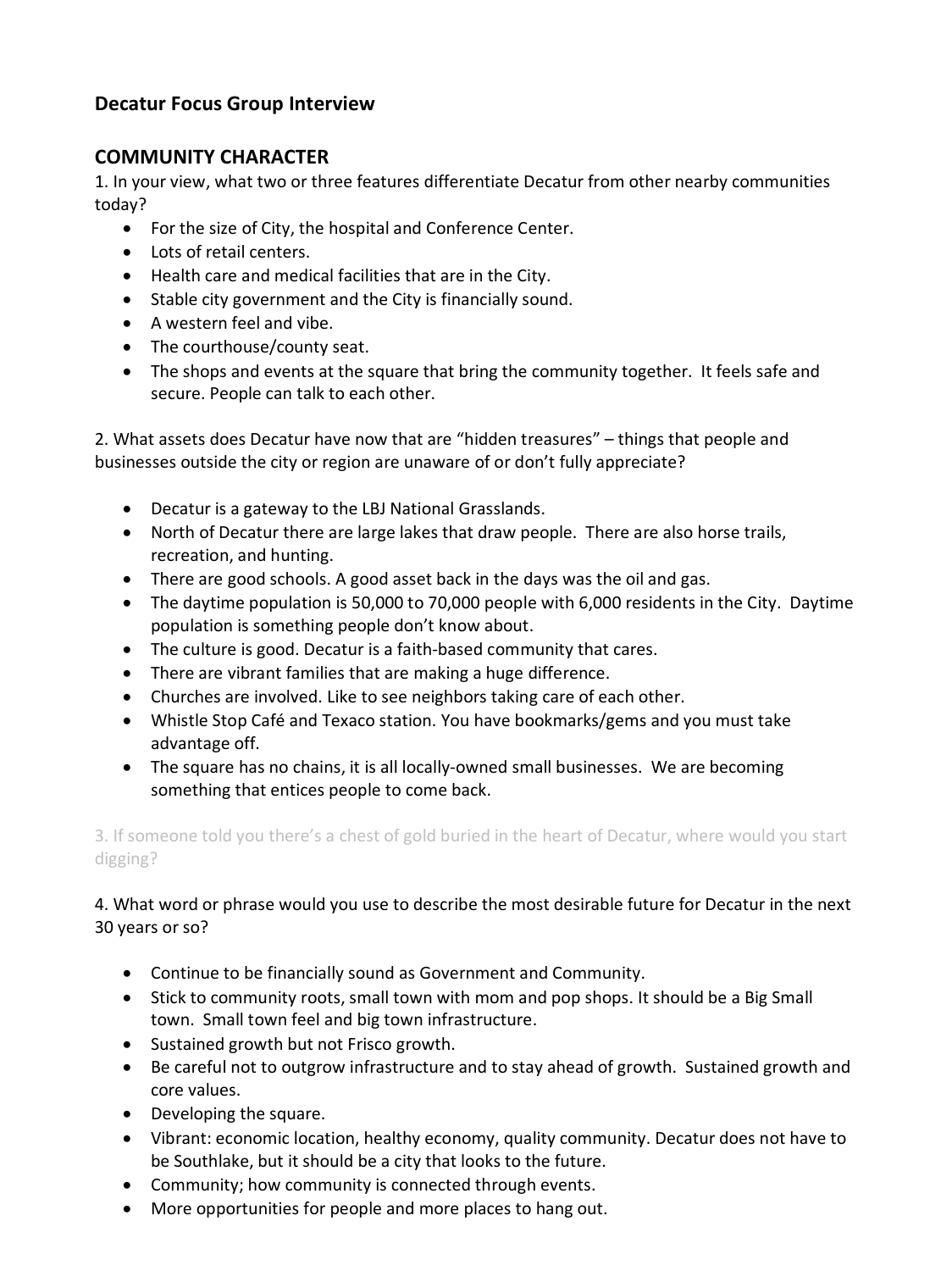- More recreational activities, new parks, city pool. Small town atmosphere/vibe.
- Safety and infrastructure.
- Currently not a lot of activities for seniors and elderly. There is a lack of awareness about the Housing Authority.

5. What are the biggest obstacles to reaching that future?

- The financial ability to meet the growth requirement especially with state laws regarding annexation. Worried how the limiting taxes will affect the growth. Also, infrastructure and the geographic footprint is too small and not sure how it's going to increase with Tier 2.
- Traffic management, dangerous intersections, the thoroughfare plan is important.
- Since QT opened the trucks have been bad. Getting on and off 287 is dangerous and needs to be better controlled. The traffic happens around new development on 51 and there are only two main access points. TxDOT has done a bad job on 51 South with only two lights and it needs at least one more crossing.
- Fire protection is expected outside the City and the County is not doing its part. Majority of the calls come from outside of the City and that puts residents in the City in danger if EM is to occur downtown.
- Maybe a partnership with developers and TxDOT. Not healthy for all the growth to be in the County and not in the City.
- Keeping the small town feel while growing it's hard not to become a Southlake or Frisco.

6. What could Decatur do to strengthen its identity in the future?

# **TRANSPORTATION AND INFRASTRUCTURE**

7. If the City of Decatur could invest in just one or two capital improvements next year, which ones would provide the greatest impact in attracting desirable development?

#### 8. What is the biggest transportation issue in Decatur?

- The growth along the 51 corridor. There are three schools that let out on 51 and a lot of retail on 51. Need a thoroughfare from 51 South to 287 around Bennet Rd. The hospital is in the area as well.
- Need a thoroughfare parallel to 51 and connect Business 380 to open more commercial area. More access to the Hill and to the west. Connection between 730 and 51.
- Where the Fires Station sits, they must make a bigger loop to get to hospital and to the west. There are a lot of kids on 287 which is dangerous for them.
- There is a ton of potential at the airport. Room for growth and potential to generate revenue for City. The airport is at 4200 and need to get to 5000.
- The railroad is like a giant wall because it limits growth to the east due to access.
- There are no service roads and without service roads development is limited.

9. How important is it that people have travel choices in addition to driving a car?

- Minimally, but as Decatur grows it may be important in the future. There needs to be sidewalks around the square. There need to be sidewalks on main thoroughfares that lead to schools.
- Walkability is an issue. The sidewalks are a mess in the downtown area; Decatur needs pathways in historical areas.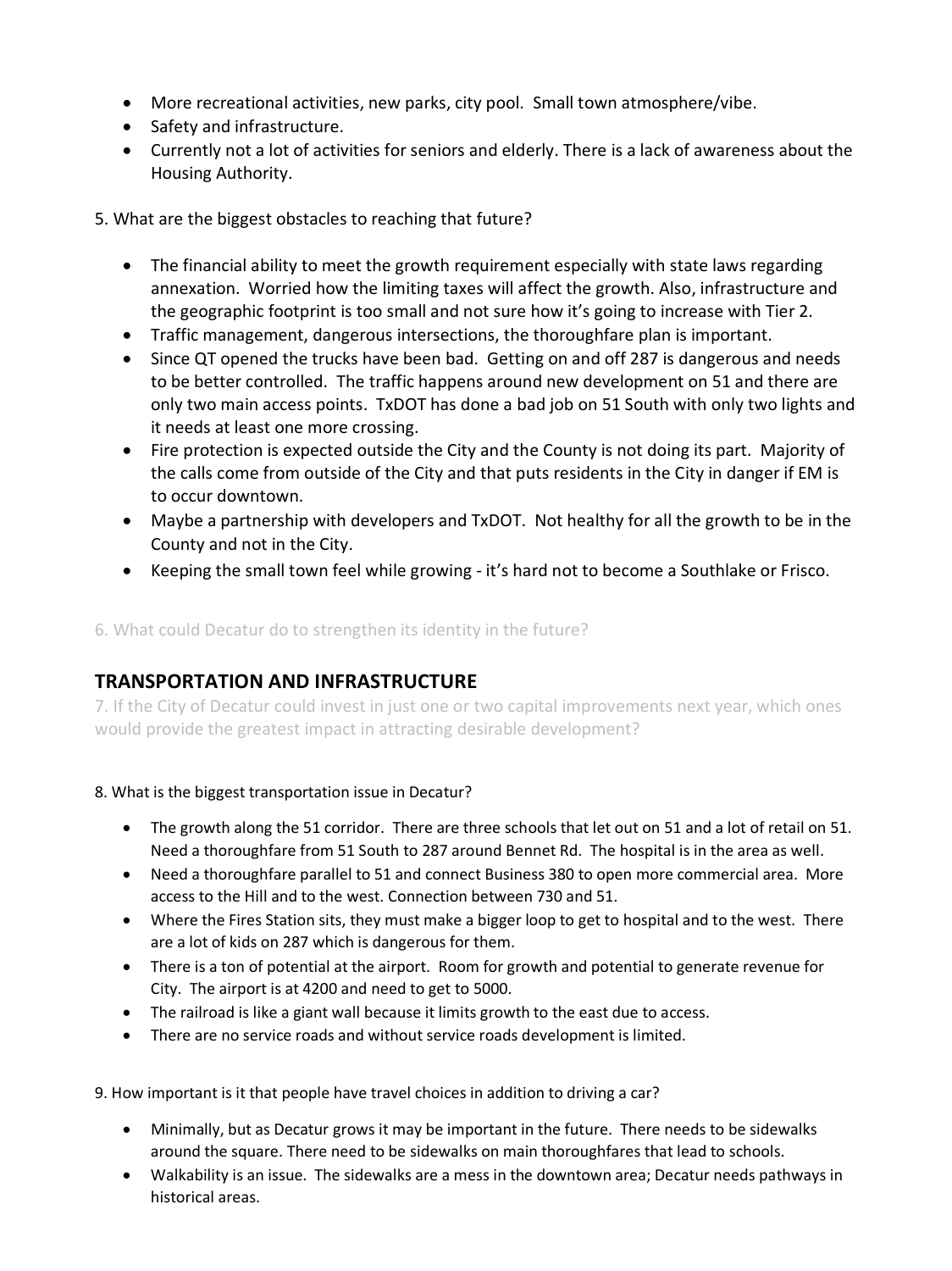- The events at square keep growing so we need to have streetlights that work. One on Miller *(by follushies)* does not work. ONCOR is responsible for fixing street lights and Citizens can report.
- As part of thoroughfare we need to look at parking downtown. There is no room for pickup trucks to park and seems like police enforcement takes up most parking. Some streets are so narrow that it becomes a concern for fire truck access. Consider potentially making these streets one way and maybe parking on one side only. A more current plan is needed, like a 5-year plan.
- Millennials will demand these needs, like bike paths. Riding a bike now is dangerous because no one expects bikers on the roads.
- Always thought about a loop trail connecting all parks as one of the best choices. This could also be used for the cross-country team. This should be a priority project.
- City needs to hold developers to high quality development standards not only holding city but have partnerships

10. Which areas in Decatur are inviting for people on foot? How easy is it to walk to these places from most neighborhoods?

11. What major destinations in Decatur can be reached easily and safely by bicycle?

## **PHYSICAL DEVELOPMENT**

13. Which areas or developments in Decatur (neighborhoods, commercial areas, natural or open spaces, etc.) bring you the most pride? Why?

- Financially proud of retail development and growth. Need to grow sales tax.
- Infill houses in City. Took an oil lot and built 1200 sf to 1500 sf infill houses downtown that filled fast. Currently there is a lot of buying up older homes and fixing up homes. The infill housing on Miller Street is nice. Homes sell fast in Decatur.
- One constraint is regulation and current regulations limit infill housing; these limitations are a big issue. There can be infill housing regulations. There is pride in updating homes and investing in the City.
- The medical district is one. We would not want to change the square. The Trinity Roaster and candy shop have taken off there.

14. Which areas or developments cause you the most concern? What should be done with those areas?

- Business 287 South and 287 North could use some reinvestment.
- There are some nice buildings by football stadium. It is a "crappy" street.
- The area behind the football field needs attention; the current area has old, rundown buildings. That area does not have much significance; it could potentially become a restaurant row in the area.
- Decatur needs to improve on partnerships to get things done.

15. What additional steps (if any) should the City of Decatur take to enhance its downtown area?

- Additional parking as it continues to grow. 20 years ago, you couldn't get anyone to invest in downtown but in the last 5 to 10 years it has flourished.
- The lack of good internet is a major issue since. The City is losing businesses because there are no capabilities for internet. Decatur needs fiber optic cable, so business will consider Decatur. Century Link is the main company and they are not putting in infrastructure for more internet. Right now, companies don't even consider Decatur since the internet is not good. JD Clark did a national study for communities that are limited to internet access - when Vibe or Century Link is down businesses do not function. Tom can provide more information on internet access or expansion.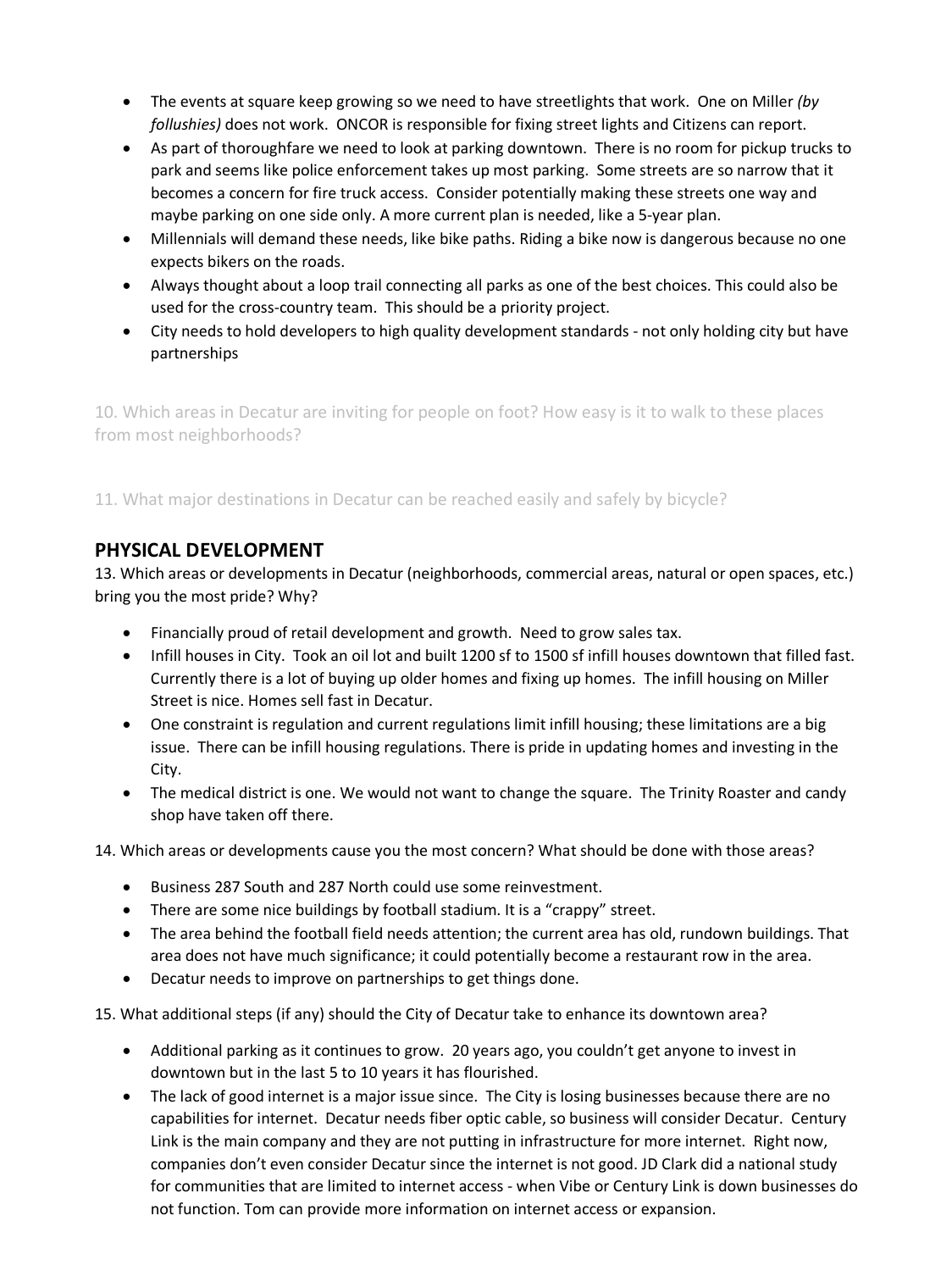## **NATURAL ENVIRONMENT/OPEN SPACE**

16. What are the most notable natural areas or open spaces in Decatur? How many times a year do you spend time there?

17. Are there any natural areas or open spaces that have been overlooked in the past that could become important community assets?

- The hill by the old college. The land needs to be enhanced and it would be a great location for a community pool. It could be easily connected to the downtown.
- Grassland. It would be cool to add trails in the grasslands. Jones Park and the country club are side-by-side; that connection could provide opportunities for that.

## **ECONOMICS AND THE MARKETPLACE**

18. Should the City place an emphasis on attracting businesses to Decatur? What changes would make it likely that a new business would decide to invest in Decatur in the next 10 years?

19. How important is tourism to the future of Decatur? What attracts visitors to Decatur? Are there other features or attractions that might bring more tourism?

- The grasslands are a draw.
- The square draws events.
- The Conference Center also draws a lot of people to the community. Hosts many surrounding communities.
- NRS brings people here and there are 30 to 40 Rodeo World Titles in Decatur. JW Hart bull riding brings a lot of people here for weekends. The car and tractor show is also a draw.
- The fairgrounds are taken over by the County and they are well maintained and managed. Scottish Festival in fairgrounds is a draw.
- The Wise County Old Settlers Reunion happens one week a year and there are cabins that can be rented.
- One of the world's biggest washer tossing contests.
- Each year in February is the swap meet.
- Northwest OHV Park in Bridgeport and retail shopping center for 100,000 people.
- Huge bariatric center in Decatur. 1700 people are employed in Decatur by the hospital. The junior college has a nursing program.
- It is filling in between Decatur and Fort Worth and all residential development is happening outside of city limits. Others are not paying their fair share for fire department; last year report was 29-30% of calls were outside of city.
- A group of international students stopped to eat at Sweetie Pies. Prison break was filmed here, and these aspects need to be embraced. Most people want to know about the Waggoner Mansion. It would be great if the area could be controlled to enhance the history.
- The younger generation does not think of them so there needs to be more focus on it. There could be a museum in Decatur, so kids can learn about Decatur.

20. Are there other types of industries that need to be promoted to ensure a strong Decatur economy?

• More retail. Distribution/commercial – Decatur is well setup for distribution. Industrial Diesel is coming to Decatur.